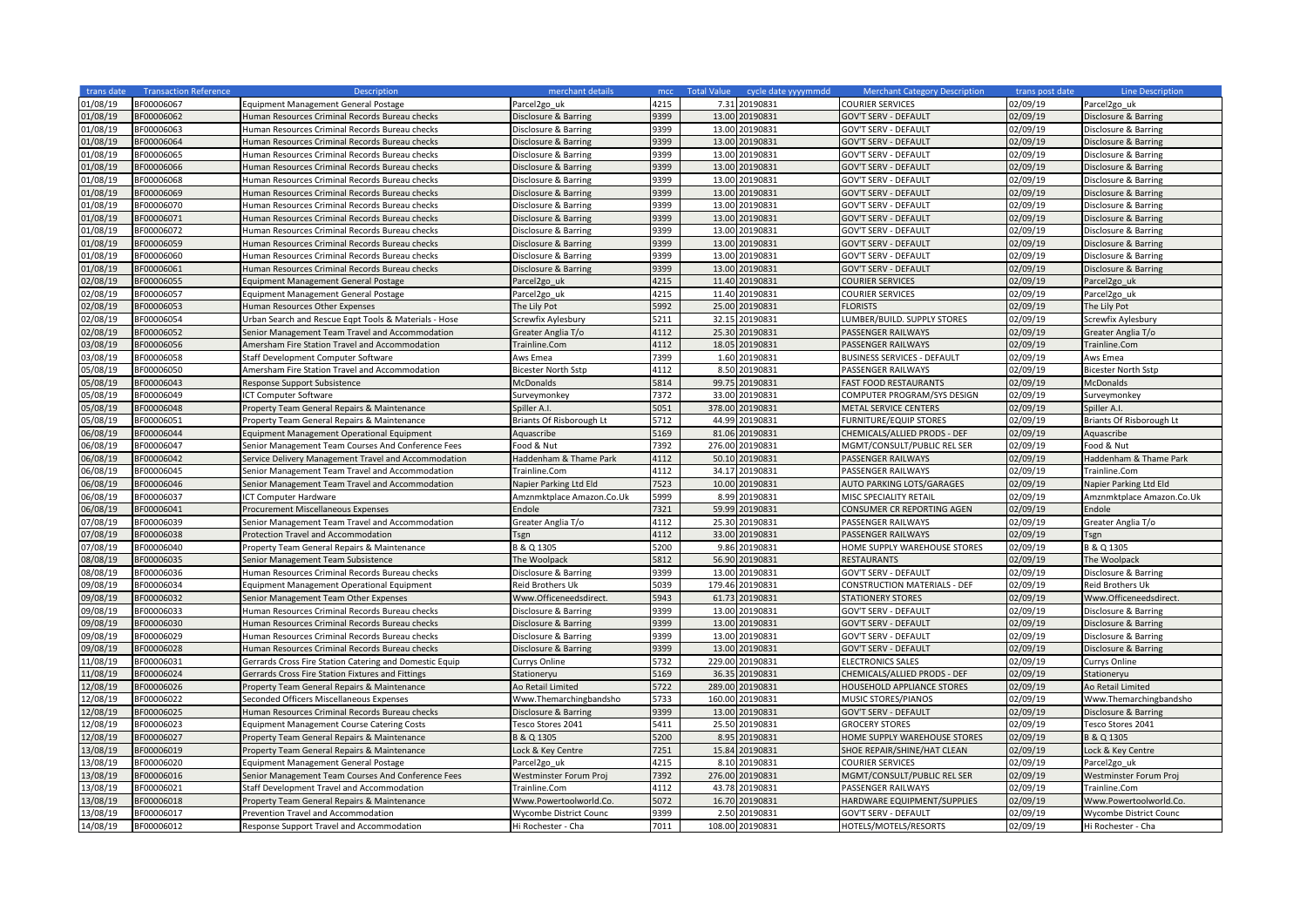| 14/08/19 | BF00006014 | Finance General Office Equipment                      | Amznmktplace              | 5999 |        | 164.97 20190831      | MISC SPECIALITY RETAIL             | 02/09/19 | Amznmktplace              |
|----------|------------|-------------------------------------------------------|---------------------------|------|--------|----------------------|------------------------------------|----------|---------------------------|
| 14/08/19 | BF00006011 | CT Computer Hardware                                  | Amznmktplace              | 5999 |        | 39.96 20190831       | MISC SPECIALITY RETAIL             | 02/09/19 | Amznmktplace              |
| 14/08/19 | BF00006013 | Property Team General Repairs & Maintenance           | Brinnick Locksmiths&se    | 7399 | 55.23  | 20190831             | <b>BUSINESS SERVICES - DEFAULT</b> | 02/09/19 | Brinnick Locksmiths&se    |
| 14/08/19 | BF00006015 | Property Team General Repairs & Maintenance           | B & Q 1345                | 5200 | 14.61  | 20190831             | HOME SUPPLY WAREHOUSE STORES       | 02/09/19 | B & Q 1345                |
| 15/08/19 | BF00006009 | <b>Protection General Postage</b>                     | The Post Office           | 9402 | 7.40   | 20190831             | POSTAGE STAMPS                     | 02/09/19 | The Post Office           |
| L5/08/19 | BF00006006 | Senior Management Team Courses And Conference Fees    | Westminster Forum Proj    | 7392 | 276.00 | 20190831             | MGMT/CONSULT/PUBLIC REL SER        | 02/09/19 | Westminster Forum Proj    |
| 15/08/19 | BF00006008 | <b>CT Computer Software</b>                           | Amazon Prime*mh12d8uh4    | 5968 | 7.99   | 20190831             | CONTINUITY/SUBSCRIPTION MERCHT     | 02/09/19 | Amazon Prime*mh12d8uh4    |
| 15/08/19 | BF00006005 | Human Resources Criminal Records Bureau checks        | Disclosure & Barring      | 9399 | 13.00  | 20190831             | <b>GOV'T SERV - DEFAULT</b>        | 02/09/19 | Disclosure & Barring      |
| 15/08/19 | BF00006007 | Human Resources Criminal Records Bureau checks        | Disclosure & Barring      | 9399 | 13.00  | 0190831              | <b>GOV'T SERV - DEFAULT</b>        | 02/09/19 | Disclosure & Barring      |
| 15/08/19 | BF00006010 | Human Resources Criminal Records Bureau checks        | Disclosure & Barring      | 9399 | 13.00  | 20190831             | <b>GOV'T SERV - DEFAULT</b>        | 02/09/19 | Disclosure & Barring      |
| 16/08/19 | BF00005998 | Senior Management Team Travel and Accommodation       | Trainline.Com             | 4112 | 34.93  | 0190831              | PASSENGER RAILWAYS                 | 02/09/19 | Trainline.Com             |
| 16/08/19 | BF00005996 | Senior Management Team Subsistence                    | All Bar One Cambri        | 5812 | 25.00  | 20190831             | <b>RESTAURANTS</b>                 | 02/09/19 | All Bar One Cambri        |
| 16/08/19 | BF00006002 |                                                       |                           | 4112 | 19.10  | 20190831             | PASSENGER RAILWAYS                 | 02/09/19 |                           |
|          | BF00005999 | Senior Management Team Travel and Accommodation       | Greater Anglia T/o        | 7523 | 7.20   | 20190831             | <b>AUTO PARKING LOTS/GARAGES</b>   | 02/09/19 | Greater Anglia T/o        |
| 16/08/19 |            | Senior Management Team Travel and Accommodation       | Cambridge City Council    |      |        |                      |                                    |          | Cambridge City Council    |
| 16/08/19 | BF00006000 | Property Team General Repairs & Maintenance           | New City Heating Co Lt    | 1711 | 12.38  | 20190831<br>20190831 | HEATING, PLUMBING, AIR COND        | 02/09/19 | New City Heating Co Lt    |
| 16/08/19 | BF00006004 | Human Resources Travel and Accommodation              | Cambridge City Council    | 7523 | 7.20   |                      | AUTO PARKING LOTS/GARAGES          | 02/09/19 | Cambridge City Council    |
| 17/08/19 | BF00006003 | Prevention Community Safety Charges                   | Go Outdoors               | 5941 | 63.00  | 20190831             | SPORTING GOODS STORES              | 02/09/19 | Go Outdoors               |
| 18/08/19 | BF00006001 | Finance Course Catering Costs                         | Tesco Stores 2038         | 5411 | 17.10  | 20190831             | <b>GROCERY STORES</b>              | 02/09/19 | Tesco Stores 2038         |
| 19/08/19 | BF00005993 | Staff Development Travel and Accommodation            | Chiltern Rail Ringgo      | 7523 |        | 8.70 20190831        | AUTO PARKING LOTS/GARAGES          | 02/09/19 | Chiltern Rail Ringgo      |
| 19/08/19 | BF00005988 | Staff Development Travel and Accommodation            | Trainline                 | 4112 | 71.09  | 20190831             | PASSENGER RAILWAYS                 | 02/09/19 | Trainline                 |
| 19/08/19 | BF00005995 | Service Delivery Management Subsistence               | Holiday Inn Aylesb        | 7011 |        | 215.30 20190831      | HOTELS/MOTELS/RESORTS              | 02/09/19 | Holiday Inn Aylesb        |
| 19/08/19 | BF00005985 | Service Delivery Management Subsistence               | Holiday Inn Aylesb        | 7011 | 85.50  | 20190831             | HOTELS/MOTELS/RESORTS              | 02/09/19 | Holiday Inn Aylesb        |
| 19/08/19 | BF00005986 | Senior Management Team Subsistence                    | Park Plaza Hospitality Se | 7011 | 29.03  | 20190831             | HOTELS/MOTELS/RESORTS              | 02/09/19 | Park Plaza Hospitality Se |
| 19/08/19 | BF00005989 | Senior Management Team Travel and Accommodation       | Greater Anglia T/o        | 4112 | 25.30  | 0190831              | PASSENGER RAILWAYS                 | 02/09/19 | Greater Anglia T/o        |
| 19/08/19 | BF00005992 | Property Team General Repairs & Maintenance           | <b>Grant And Stone</b>    | 5251 | 5.44   | 20190831             | <b>HARDWARE STORES</b>             | 02/09/19 | <b>Grant And Stone</b>    |
| 19/08/19 | BF00005994 | Property Team General Repairs & Maintenance           | Tesco Stores 2041         | 5411 | 24.00  | 0190831              | <b>GROCERY STORES</b>              | 02/09/19 | Tesco Stores 2041         |
| 19/08/19 | BF00005997 | Property Team General Repairs & Maintenance           | B & Q 1305                | 5200 | 19.09  | 0190831              | HOME SUPPLY WAREHOUSE STORES       | 02/09/19 | B & Q 1305                |
| 19/08/19 | BF00005990 | Human Resources Criminal Records Bureau checks        | Disclosure & Barring      | 9399 | 13.00  | 0190831              | GOV'T SERV - DEFAULT               | 02/09/19 | Disclosure & Barring      |
| 19/08/19 | BF00005987 | Human Resources Criminal Records Bureau checks        | Disclosure & Barring      | 9399 | 13.00  | 20190831             | <b>GOV'T SERV - DEFAULT</b>        | 02/09/19 | Disclosure & Barring      |
| 19/08/19 | BF00005991 | Human Resources Criminal Records Bureau checks        | Disclosure & Barring      | 9399 | 13.00  | 20190831             | <b>GOV'T SERV - DEFAULT</b>        | 02/09/19 | Disclosure & Barring      |
| 20/08/19 | BF00005984 | Staff Development Subsistence                         | Costa Coffee - Borough    | 5814 | 2.85   | 20190831             | <b>FAST FOOD RESTAURANTS</b>       | 02/09/19 | Costa Coffee - Borough    |
| 20/08/19 | BF00005984 | Staff Development Subsistence                         | Costa Coffee - Borough    | 5814 | 6.35   | 20190831             | <b>FAST FOOD RESTAURANTS</b>       | 02/09/19 | Costa Coffee              |
| 20/08/19 | BF00005983 | Senior Management Team Other Expenses                 | Staples.Co.Uk             | 5943 | 28.42  | 20190831             | <b>STATIONERY STORES</b>           | 02/09/19 | Staples.Co.Uk             |
| 20/08/19 | BF00005978 | Health and Safety Subs Professional/Nat Bodies        | Instit Of Occptnl Safe    | 8699 | 150.00 | 20190831             | MEMBER ORGANIZATIONS - DEF         | 02/09/19 | Instit Of Occptnl Safe    |
| 20/08/19 | BF00005982 | Corporate Planning Travel and Accommodation           | Miller & Carter           | 5812 | 85.00  | 20190831             | <b>RESTAURANTS</b>                 | 02/09/19 | Miller & Carter           |
| 20/08/19 | BF00005979 | Property Team General Repairs & Maintenance           | <b>Grant And Stone</b>    | 5251 | 7.79   | 20190831             | <b>HARDWARE STORES</b>             | 02/09/19 | <b>Grant And Stone</b>    |
| 20/08/19 | BF00005980 | Property Team General Repairs & Maintenance           | <b>Grant And Stone</b>    | 5251 | 6.10   | 20190831             | <b>HARDWARE STORES</b>             | 02/09/19 | <b>Grant And Stone</b>    |
| 20/08/19 | BF00005975 | Procurement Printing and Stationery                   | Www.Argos.Co.Uk           | 5310 |        | 103.94 20190831      | <b>DISCOUNT STORES</b>             | 02/09/19 | Www.Argos.Co.Uk           |
| 20/08/19 | BF00005977 | Property Team General Repairs & Maintenance           | Lock & Key Centre         | 7251 | 93.60  | 20190831             | SHOE REPAIR/SHINE/HAT CLEAN        | 02/09/19 | Lock & Key Centre         |
| 20/08/19 | BF00005981 | Property Team General Repairs & Maintenance           | C Brewer & Sons           | 5211 | 159.38 | 20190831             | LUMBER/BUILD. SUPPLY STORES        | 02/09/19 | C Brewer & Sons           |
| 21/08/19 | BF00005976 | Property Team General Repairs & Maintenance           | Argos Ltd                 | 5310 | 112.98 | 20190831             | <b>DISCOUNT STORES</b>             | 02/09/19 | Argos Ltd                 |
| 21/08/19 | BF00005973 | Protection Subsistence                                | Costa Coffee 43036170     | 5814 | 5.40   | 20190831             | <b>FAST FOOD RESTAURANTS</b>       | 02/09/19 | Costa Coffee 43036170     |
| 1/08/19  | BF00005970 | Transport and Workshops Spares for Lease Cars         | Dvla Vehicle Tax          | 9399 | 32.50  | 20190831             | <b>GOV'T SERV - DEFAULT</b>        | 02/09/19 | Dvla Vehicle Tax          |
| 21/08/19 | BF00005974 | Transport and Workshops Spares for Lease Cars         | Dvla Vehicle Tax          | 9399 | 237.50 | 20190831             | <b>GOV'T SERV - DEFAULT</b>        | 02/09/19 | Dvla Vehicle Tax          |
| 21/08/19 | BF00005971 | Senior Management Team Travel and Accommodation       | Bletchley Stn T/O         | 4112 | 47.80  | 0190831              | PASSENGER RAILWAYS                 | 02/09/19 | Bletchley Stn T/O         |
| 21/08/19 | BF00005972 | Property Team General Repairs & Maintenance           | Mk Bletchley              | 5211 | 15.18  | 0190831              | LUMBER/BUILD. SUPPLY STORES        | 02/09/19 | Mk Bletchley              |
| 1/08/19  | BF00005965 | Prevention Travel and Accommodation                   | Trainline                 | 4112 | 25.73  | 20190831             | <b>PASSENGER RAILWAYS</b>          | 02/09/19 | Trainline                 |
| 22/08/19 | BF00005968 | Research and Development Operational Equipment        | W A Products Uk           | 5099 | 345.60 | 20190831             | <b>DURABLE GOODS - DEFAULT</b>     | 02/09/19 | W A Products Uk           |
| 22/08/19 | BF00005966 | Staff Development Computer Software                   | Dnh*sucuri Website Securi | 5734 | 198.22 | 20190831             | <b>COMPUTER SOFTWARE STORES</b>    | 02/09/19 | Dnh*sucuri Website Securi |
| 22/08/19 | BF00005967 | Senior Management Team Printing and Stationery        | Kall Kwik Hemel Hempstea  | 2741 | 182.40 | 20190831             | MISC PUBLISHING & PRINTING         | 02/09/19 | Kall Kwik Hemel Hempstea  |
| 23/08/19 | BF00005960 | Service Delivery Management Subsistence               | Holiday Inn Aylesb        | 7011 | 50.00  | 20190831             | <b>HOTELS/MOTELS/RESORTS</b>       | 02/09/19 | Holiday Inn Aylesb        |
| 23/08/19 | BF00005959 | Service Delivery Management Subsistence               | Holiday Inn Aylesb        | 7011 | 19.70  | 20190831             | HOTELS/MOTELS/RESORTS              | 02/09/19 | Holiday Inn Aylesb        |
|          |            |                                                       |                           |      | 5.45   |                      |                                    |          |                           |
| 23/08/19 | BF00005969 | Staff Development Computer Software                   | Foreign Exchange Fee      | 0000 | 34.93  | 20190831             | MISSING MERCHANT CATEGORY          | 02/09/19 | Foreign Exchange Fee      |
| 23/08/19 | BF00005964 | Senior Management Team Travel and Accommodation       | Trainline.Com             | 4112 |        | 20190831             | PASSENGER RAILWAYS                 | 02/09/19 | Trainline.Com             |
| 23/08/19 | BF00005962 | Prevention Travel and Accommodation                   | Trainline                 | 4112 |        | 43.43 20190831       | PASSENGER RAILWAYS                 | 02/09/19 | Trainline                 |
| 24/08/19 | BF00005963 | Staff Development Computer Software                   | Dnh*sucuri Website Securi | 5734 | 9.83   | 20190831             | COMPUTER SOFTWARE STORES           | 02/09/19 | Dnh*sucuri Website Securi |
| 5/07/19  | BF00006092 | <b>Operational Training Water Awareness Training</b>  | Premier Inn44011295       | 3811 | 367.94 | 20190731             | Premier Inn                        | 02/09/19 | Premier Inn44011295       |
| 26/07/19 | BF00006091 | Urban Search and Rescue Egpt Tools & Materials - Hose | Screwfix Aylesbury        | 5211 | 6.43   | 20190731             | LUMBER/BUILD. SUPPLY STORES        | 02/09/19 | Screwfix Aylesbury        |
| 26/07/19 | BF00006090 | Procurement Miscellaneous Expenses                    | Endole                    | 7321 |        | 59.99 20190731       | CONSUMER CR REPORTING AGEN         | 02/09/19 | Endole                    |